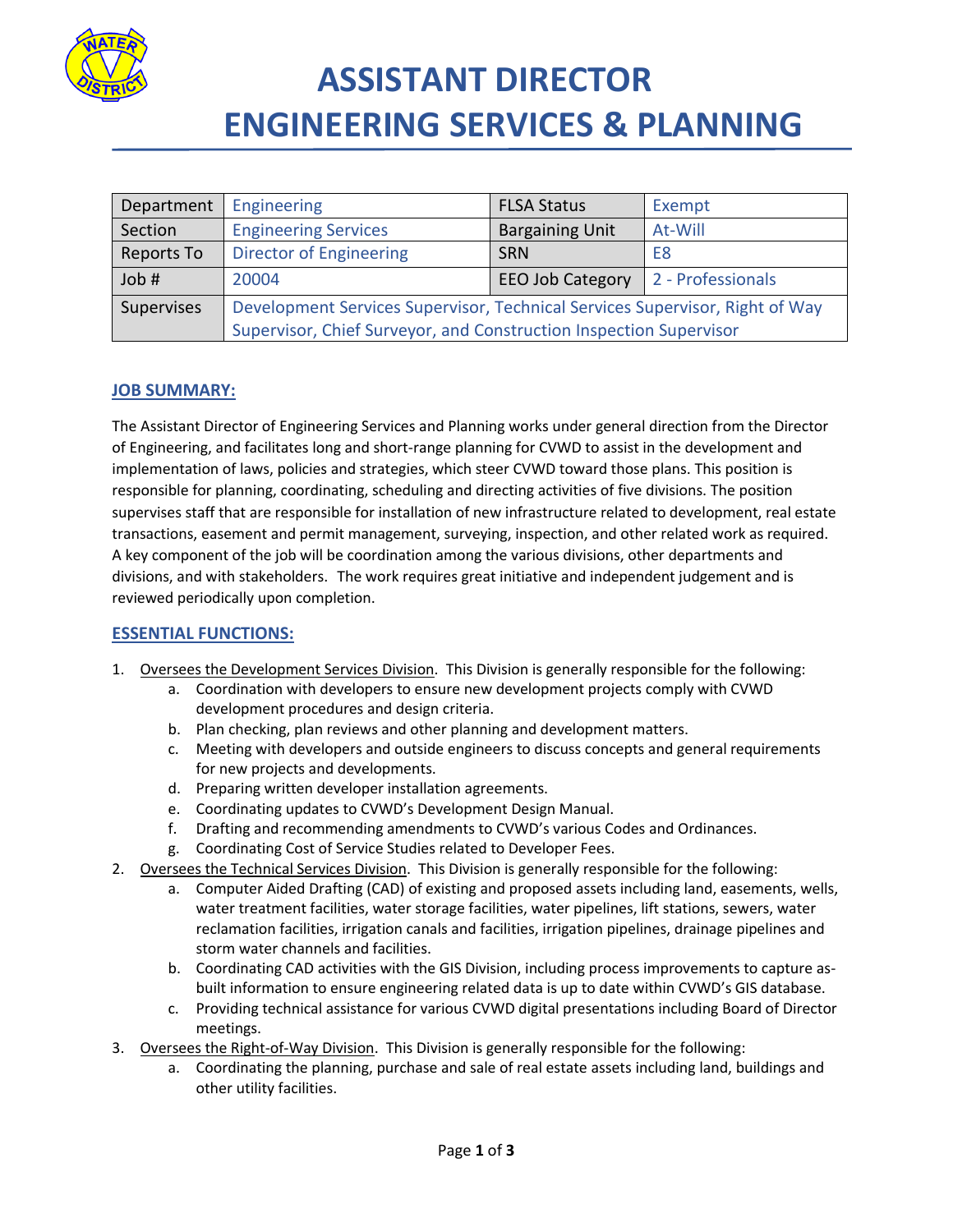

 **ASSISTANT DIRECTOR ENGINEERING SERVICES & PLANNING** 

- b. Works with various individuals or groups pertaining to future developments, redevelopments and property related matters throughout CVWD's service area.
- c. Oversees the planning, acquisition and disposition of utility easements including those related to managed-assets for the US Bureau of Reclamation (USBR).
- d. Oversees the planning and processing of encroachment permits used for access to CVWD and USBR real estate assets.
- 4. Oversees the Survey Division. This Division is generally responsible for the following:
	- Surveying of existing and proposed assets including land, easements, wells, water treatment facilities, water storage facilities, water pipelines, lift stations, sewers, water reclamation facilities, irrigation canals and facilities, irrigation pipelines, drainage pipelines and stormwater channels and facilities.
- 5. Oversees Construction Inspection Services. This Division is generally responsible for the following:
	- a. Inspecting all of CVWD's capital improvement projects and Developer related facilities.
	- b. Coordinating and collaborating with other divisions to ensure as-built information is recorded.
- 6. Other General Responsibilities include the following:
	- a. Presenting to CVWD's Board of Directors items related to the Engineering Services division of the Engineering Department.
	- b. Preparing the annual operating budget for the Engineering Services Division.
	- c. Managing and supervising assigned operations to achieve goals within available resources; plans and organizes workload and staff assignments, motivates and evaluates assigned staff; reviews progress and directs changes as needed.
	- d. Developing and implementing departmental policies and procedures to improve efficiency and effectiveness of operations.
	- e. Assisting the Director of Engineering with the Disadvantaged Communities Infrastructure Task Force.
	- f. Performing tasks as required by the Director of Engineering.

### **MINIMUM QUALIFICATIONS:**

- **Education:** Bachelor's degree or equivalent in Urban Planning, Public Administration, Architecture, Engineering, or related field. A Master's Degree in Urban Planning, Public Administration, Civil Engineering or a closely related field is highly desired.
- **Experience:** Seven (7) ten (10) years of progressively responsible supervision and management experience in municipal government supervising ten (10) or more employees.
- **Licensing:** Licensed in good standing as a California Professional Engineer, or licensed in another state and able to obtain California PE within twelve months from the DOH.

### **Knowledge of:**

- General knowledge of development services including preparation of installation agreements, fee/credit analysis and maintain rapport with development community
- General knowledge of real estate management including purchase, sale, lease and encroachment permits
- General knowledge of CAD and GIS, including as-built record drawings